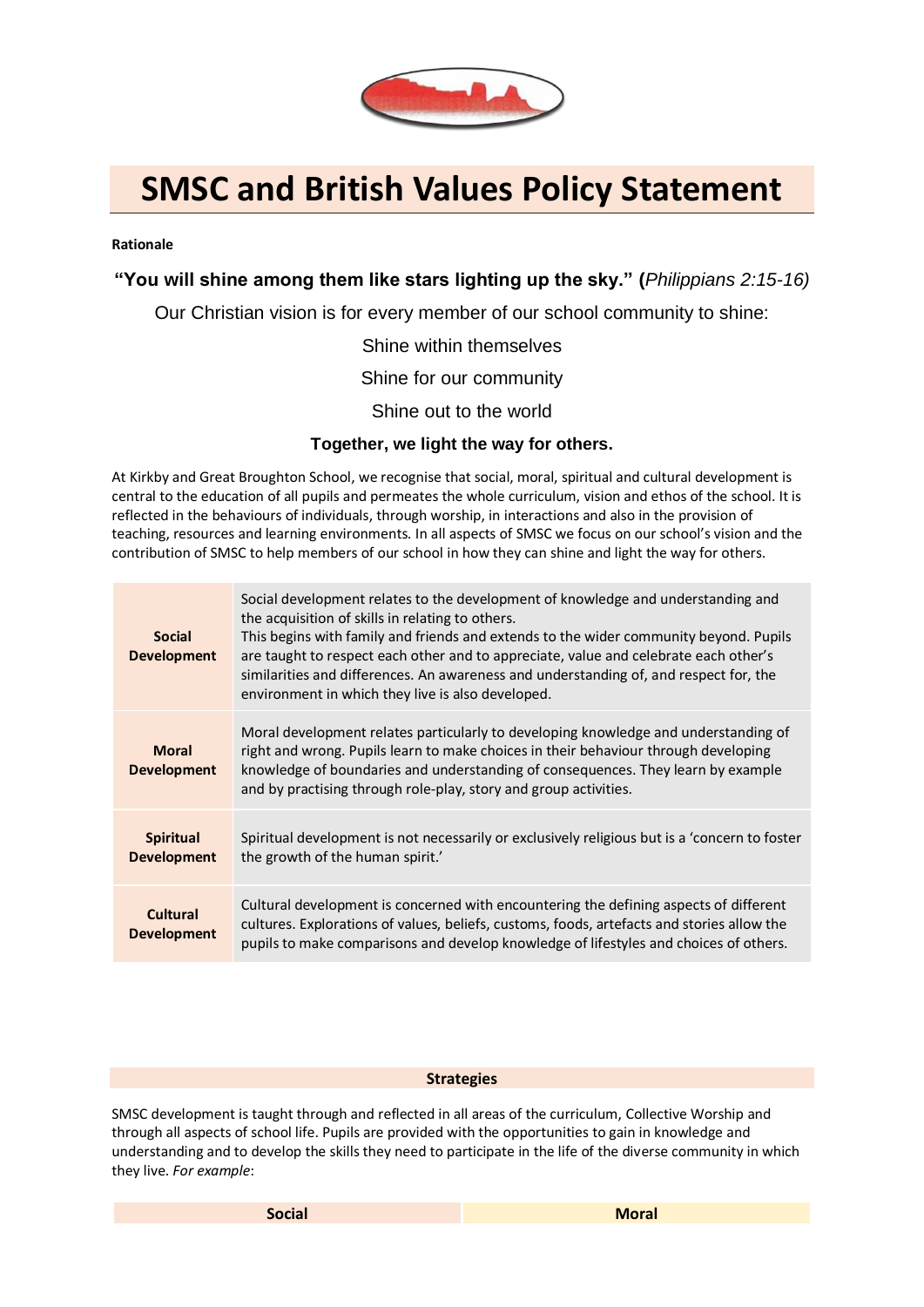| $\bullet$<br>$\bullet$<br>$\bullet$<br>$\bullet$<br>$\bullet$ | Focus on health, well-being and relationships<br>education<br>Children learn to develop social skills through a<br>focus on oracy and language<br>Education visits support children to develop<br>social understanding $-$ e.g. nursing home<br>Regular meetings are held to discuss difficult<br>behaviour to ensure that all staff are supported<br>and that ideas are shared.<br>Children are actively taught to take turns and<br>positive interactions are modelled in all aspects<br>of school life.<br>Our school vision explicitly focuses on loving<br>one another and relating to one another in a<br>positive caring way. | Reward systems and celebration of<br>$\bullet$<br>achievements helps children to achieve success.<br>Our positive behaviour policy supports children<br>$\bullet$<br>to interact and make the right choices.<br>The curriculum, particularly English, religious<br>$\bullet$<br>education and Collective Worship help children<br>to explore stories that present moral issues<br>Our curriculum promotes investigative learning<br>$\bullet$<br>about ethical issues. We encourage children to<br>challenge injustice and display courageous<br>advocacy.<br>We explore moral decisions and use stories and<br>$\bullet$<br>teachings from the Bible to help us understand<br>and reflect on moral issues.                                                                            |
|---------------------------------------------------------------|--------------------------------------------------------------------------------------------------------------------------------------------------------------------------------------------------------------------------------------------------------------------------------------------------------------------------------------------------------------------------------------------------------------------------------------------------------------------------------------------------------------------------------------------------------------------------------------------------------------------------------------|----------------------------------------------------------------------------------------------------------------------------------------------------------------------------------------------------------------------------------------------------------------------------------------------------------------------------------------------------------------------------------------------------------------------------------------------------------------------------------------------------------------------------------------------------------------------------------------------------------------------------------------------------------------------------------------------------------------------------------------------------------------------------------------|
|                                                               | <b>Spiritual</b>                                                                                                                                                                                                                                                                                                                                                                                                                                                                                                                                                                                                                     | <b>Cultural</b>                                                                                                                                                                                                                                                                                                                                                                                                                                                                                                                                                                                                                                                                                                                                                                        |
| $\bullet$<br>$\bullet$<br>$\bullet$                           | The RE curriculum contains units on<br>celebrations, festivals and worship from<br>Christianity, Islam, Hinduism and Judaism.<br>Children are encouraged to take part in periods<br>of reflection at different times throughout the<br>school week.<br>Children are helped to gain an understanding of<br>their feelings and emotions and their likely<br>impact on themselves and others.<br>Prayer is used within the day to say thank you<br>and support reflection<br>Pupils are encouraged to appreciate the awe<br>and wonder of the world around them.                                                                        | There are regular celebrations of religious<br>$\bullet$<br>festivals over the year.<br>Geography and Religious Educations have units<br>on other cultures and religions.<br>English includes units on stories from other<br>$\bullet$<br>cultures.<br>All pupils are accepted equally and play an<br>$\bullet$<br>active part in the school community regardless<br>of their colour, religion or gender.<br>Children participate in a range of artistic,<br>$\bullet$<br>sporting and other cultural opportunities<br>provided by the school.<br>Cultural development is promoted through the<br>$\bullet$<br>arts, e.g. watching a production, drama,<br>aboriginal art, so that children develop an<br>appreciation of how different communities<br>interpret and view their world. |

## **Where you can find SMSC in Kirkby and Great Broughton School**

| The curriculum as a whole                   | Structured and personalised reward systems $-e.g.$  |
|---------------------------------------------|-----------------------------------------------------|
| The Religious Education Curriculum          | growth points                                       |
| The PSHE Curriculum                         | Extra-curricular activities                         |
| Collective Worship                          | <b>Educational visits</b>                           |
| Positive Behaviour policy                   | Pupil Voice (School council/Worship Teams)          |
| Opportunities for spiritual development and | Special days (fundraising, cultural experiences and |
| reflection                                  | immersion days)                                     |
|                                             |                                                     |

#### **British Values**

We promote 'British Values' through our spiritual, moral, social and cultural education which permeates through the school's curriculum and supports the development of the 'whole child'. We use 'Picture News 'to promote and teach British Values.

We recognise that such development is most successful when the vision values and attitudes are promoted by all the staff and provide a model of behaviour for our pupils.

The curriculum in all phases offers broad and balanced opportunities.

'British Values' have been identified as: